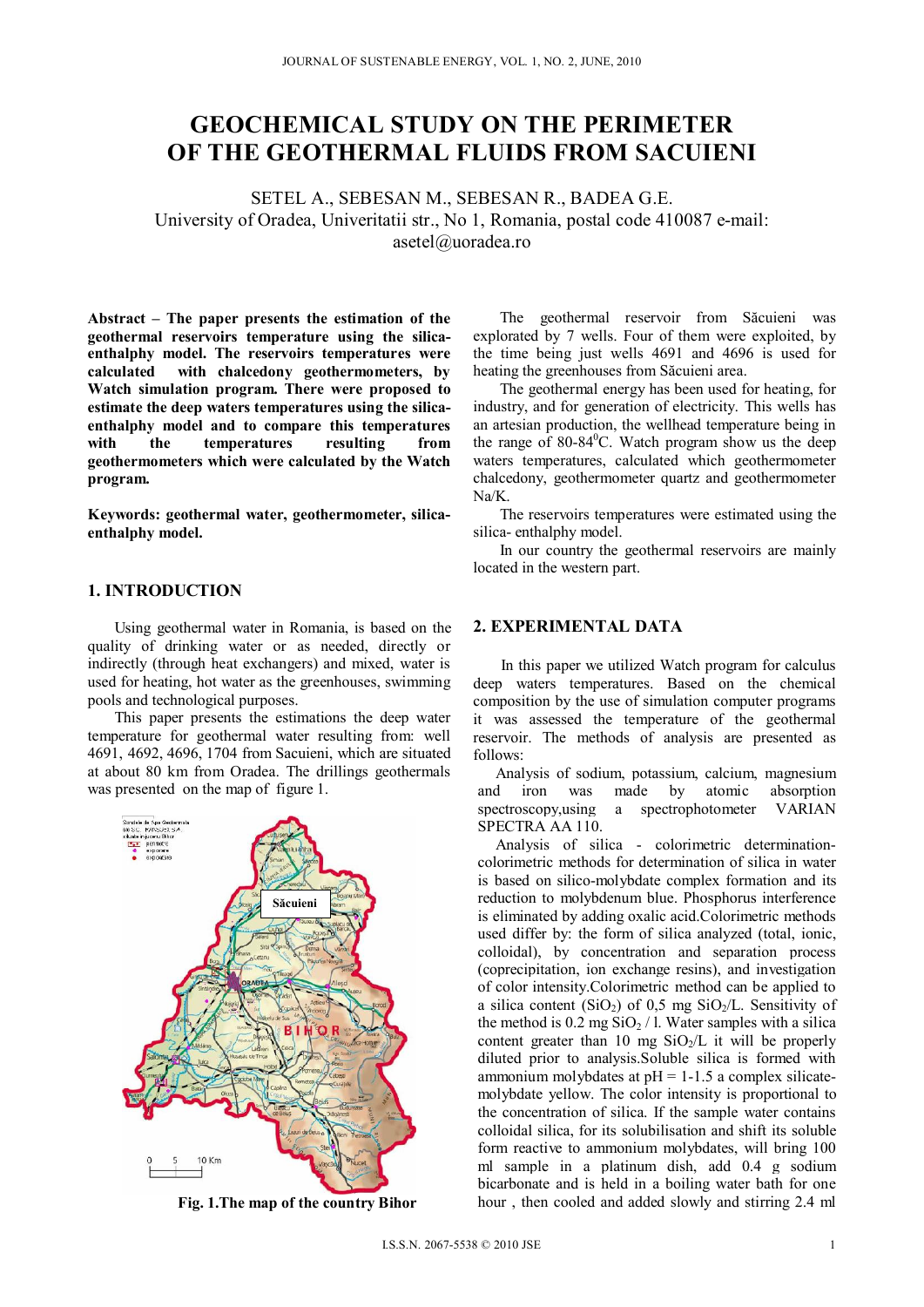of  $H_2SO_4$ . Make up with distilled water. If the water sample contains silica soluble form it will not chemically treated, but are treated as such. 100 ml of treated or untreated sample is placed in a tube heat successively adding 2 ml of hydrochloric acid, 5 ml of ammonium molybdate and after 5-10 minutes, 2 ml 10% oxalic acid. After each addition of reagents shake. In another heat tube is placed 100 ml sample to be analyzed, then add with microburettes the solution of potassium chromatesodium borate  $(0.53 \times 5 \times 5)$  g potassium chromate and sodium tetraborate dissolved in 1000 ml distilled water ) to equalize Work in both tubes. Comparing the color intensity is made after 10 minutes, the addition of oxalic acid solution in the first tube on simultaneously, transparently, from top to bottom, the 2 tubes placed on a white support. 1 ml of potassium chromate-borate introduced in 108 ml of distilled water produced a color intensity corresponding to a content of 1 mg  $SiO<sub>2</sub>/L$ .

Analysis of ammonia from ammonium salts was done by colorimetric determination of  $NH<sup>4+</sup>$  ion.

Determination of carbon dioxide was made by titration with hydrochloric acid solution in the presence of metilorange.  $CO<sub>2</sub>$  from the carbonates was determined by volumetric titration. The method is based on neutralization of carbonates with hydrochloric acid to bicarbonate step, using phenolphthalein as indicator.

a) Determination of  $CO<sub>2</sub>$  (aggressive)

 The method is based on the fact, that CO2 free and aggressive, changes carbonate in bicarbonate, which is titrated with a solution of hydrochloric acid in the presence of metilorange.

b) Determining  $CO<sub>2</sub>$  (equilibrium).

Carbon dioxide (carbonic acid) found in water, neutralized with a known excess of NaOH solution in presence of phenolphthalein until the persistent pink color.

Excess of NaOH is titrated with hydrochloric acid until water solution discoloration. Treatment sample with excess of NaOH is carried out in presence of salt Seignette, which is a buffer, thus eliminating local acidification and precipitation of ferric hydroxide.

c) Determination of  $CO<sub>2</sub>$  from carbonates by titration volume

The method is based on neutralization of carbonates with hydrochloric acid to bicarbonate step, using phenolphthalein as indicator. Analyzed in 100 ml water add several drops of indicator.If the sample turns pink it shows persistent presence of carbonates. Titrated water will be analyzed with a 0.05 N HCl solution until discoloration near the solution (slightly pink).

d) Determination of  $CO<sub>2</sub>$  from bicarbonate by volumetric titration

Bicarbonate is determined by titration with 0.1 N HCl solution in the presence of methyl orange indicator to passage of color from yellow to yellow-orange.With bicarbonate and carbonate are determined. Therefore the results are corrected by subtracting carbonate determined that the previous method.

- Analysis of chloride [8], was made by titration with silver nitrate in the presence of potassium chromate as indicator (Mohr method).
- Analysis of sulfates and hydrogen sulfide [7] was done by titration with barium perchlorate solution using Thorin as

indicator. Determination of hydrogen sulphide was made by titration with mercuric acetate in the presence of dithizone as an indicator.

Experimental data on the chemical composition of geothermal waters, taken in the survey are given in table 1.

**Table 1.Chemical composition of geothermal waters from Sacuieni (concentrations of ions, mg/L)** 

| Chemical                     | Well    | Well    | Well    | Well    |
|------------------------------|---------|---------|---------|---------|
| charact.                     | 4692    | 1704    | 4691    | 4696    |
| рH                           | 7,88    | 8,6     | 7,7     | 8,0     |
| $Na+$                        | 1456,75 | 1178,05 | 1406,45 | 1205,0  |
| $K^+$                        | 193,94  | 157,32  | 187,15  | 136,24  |
| $Ca^{2+}$                    | 25,7    | 54      | 20      | 45      |
| $Mg^{2+}$                    | 3,9     | 0,617   | 1,236   | 8,78    |
| CF                           | 828,87  | 474,27  | 776,13  | 410,7   |
| SO <sub>4</sub> <sup>2</sup> | 27,6    | 14,81   | 22,63   | 76,814  |
| HCO <sub>3</sub>             | 2596,77 | 2506,0  | 2361,88 | 2508,00 |
| SiO <sub>2</sub>             | 62,5    | 46,0    | 44      | 38,8    |
| $Fe2+$                       | 0,22    | 0,13    | 0,34    | 0,3     |
| NH <sub>3</sub>              |         | 0,44    |         | 0,22    |
| CO <sub>2</sub>              | 1998    | 2010    | 1890    | 2000    |
| Mineral.                     | 12208   | 10560   | 8900    | 10140   |
| H <sub>2</sub> S             |         |         |         |         |
| Phenols                      | 2,04    |         | 1,06    |         |

The Watch program predict possible scaling what occured during the utilization of geothermal water and with geothermometers indicates the reservoirs temperatures.

The use of geothermometers is based on the supposition that there is an equilibrium between minerals from the rocks of the reservoir and the fluid from the reservoir. The chemical composition of the surface fluid is controlled as main by the composition of the minerals from the reservoir and the temperature. Arnorsson and Fournier [1] concluded that the solubility of some components of the geothermal fluid is controlled by the temperature.

The temperatures resulting from geothermometers which were calculated by the Watch program are presented in table 2.

**Table 2. Temperatures resulted by Watch program calculations for wells from Sacuieni.** 

| Wells | $T, \,^{\circ}C$ | $T, \,^{\circ}C$ | $T, \,^{\circ}C$ |
|-------|------------------|------------------|------------------|
|       | (quartz)         | (chalcedony)     | (Na/K)           |
| 4691  | 85,5             | 109,0            | 104,8            |
| 4692  | 97,5             | 115,6            | 88,2             |
| 4696  | 80,9             | 94,5             | 106,0            |
| 1704  | 110              | 89,7             | 109,9            |

Is noticed as temperature calculated by chalcedony geothermometer [2] is very close to the production temperature of majority geothermal waters than the values given by the other geothermometers.

Another way to estimate the reservoir temperatures is by using the silica-enthalpy mixing model [2]. On the strength of contained of silica from geothermal waters and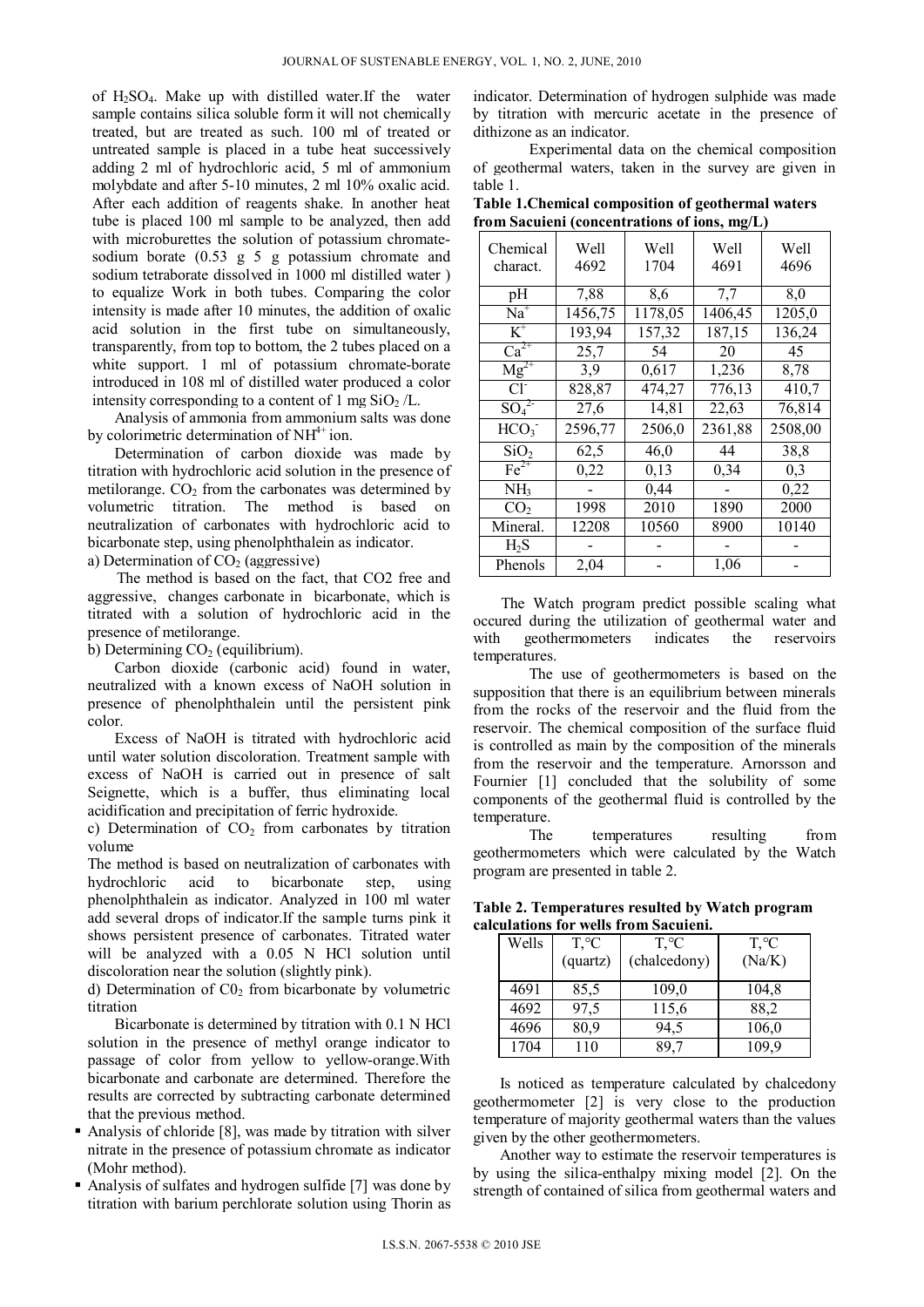of surface reservoir temperatures we caused the enthalpy for geothermal fluids.The results are presented in table 3.

| Table 3. Concentration $SiO2$ , temperatures and |
|--------------------------------------------------|
| enthalpy of surface for wells from Sacuieni.     |

|       | SiO <sub>2</sub> | Temperature                 | Enthalpy |
|-------|------------------|-----------------------------|----------|
| Well  | (mg/l)           | to                          | [kj/kg]  |
|       |                  | surface, °C                 |          |
| 4691  | 44,0             | 83                          | 348,7    |
| 4692  | 62,5             | 72                          | 302,4    |
| 4696  | 38,8             | 84                          | 352,8    |
| 1704  | 46,0             | 82                          | 344,3    |
| Cold  | 20               | 10                          | 42       |
| water |                  |                             |          |
|       | SiO <sub>2</sub> | Temperature                 | Enthalpy |
|       |                  |                             |          |
| Well  | (mg/l)           | to                          | [kj/kg]  |
|       |                  | $\rm ^{\circ}C$<br>surface, |          |
| 4691  | 44,0             | 83                          | 348,7    |
| 4692  | 62,5             | 72                          | 302,4    |
| 4696  | 38,8             | 84                          | 352,8    |
| 1704  | 46,0             | 82                          | 344,3    |
| Cold  | 20               | 10                          | 42       |

It is assumed that the surface geothermal water is the result of mixing of hot geothermal water with cold water. The intersection point with the solubility curve for chalcedony gives the enthalpy of the deep hot water component and its temperature is obtained from steam tables, Model silica-enthalpy for wells: 4691 Sacuieni, 4692 Sacuieni, 4696 Sacuieni and well 1704 Sacuieni was presented in figures 2, 3, 4 and 5.



**Fig 2. Diagram of dissolve silica-enthalpy for 4691 drilling from Sacuieni.** 



**for 1704 drilling from Sacuieni.**